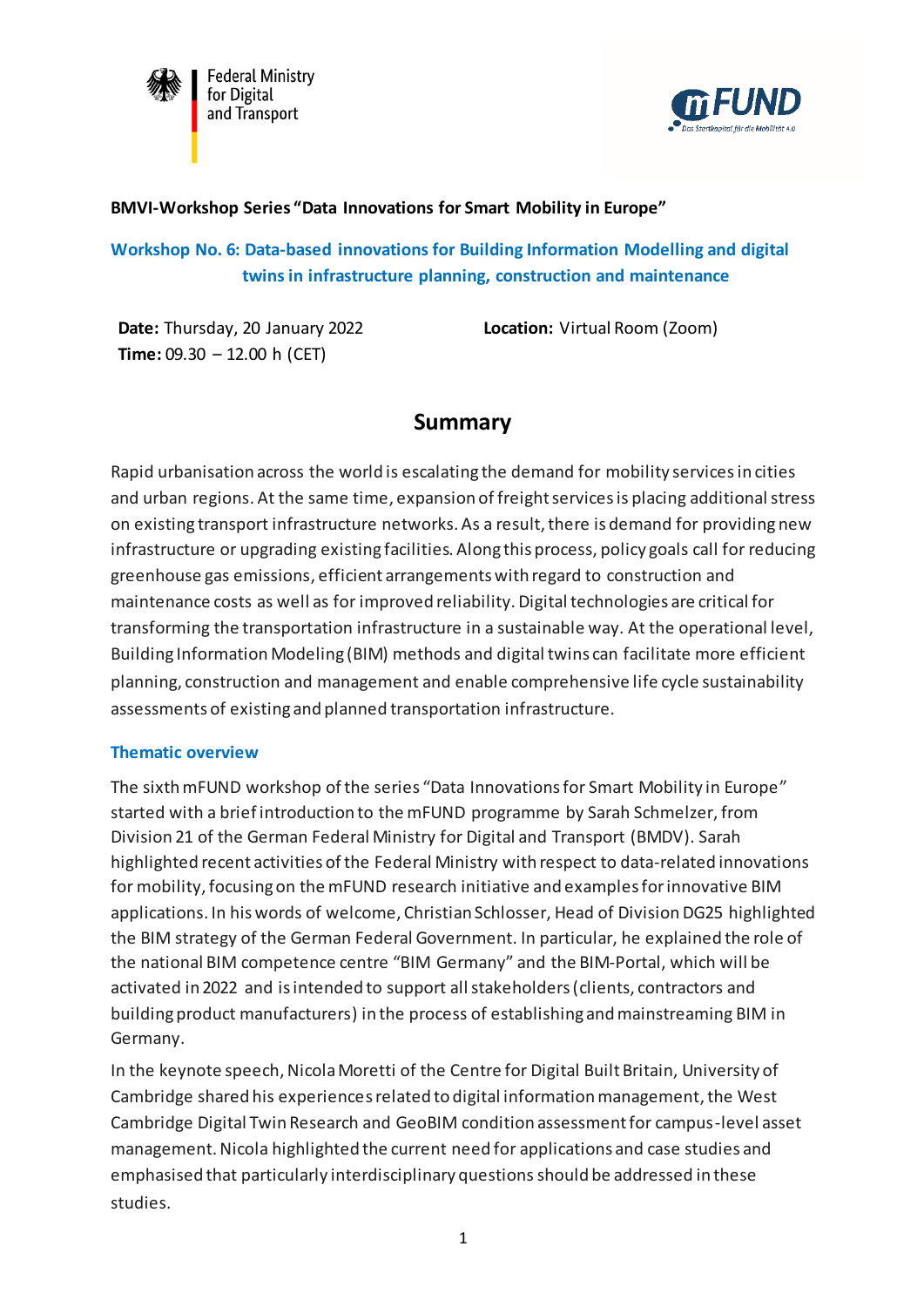



#### **Presentation of Innovative solutions and projects**

Speakers from five research projects presented new developments and experiences in the use of BIM and digital twins for sustainable planning and maintenance of mobility infrastructure.

The project ZEKISS, as explained by Jens Schneider(TU-Darmstadt), utilizes artificial intelligence for the assessment of railway bridges. In Germany alone, there are around 25.200 railway bridges with an average age of 73 years. These structures have to cope with the rapid development of the rolling stock and changes in the transport system. A highly automated and improved method for the condition assessment of existing railway bridges offers many advantages and opportunities for the improvement and planning of future infrastructure and vehicles.

Damien De Maya (Sitowise) explained the advantages of employing digital twins for the reduction of  $CO<sub>2</sub>$  emissions in urban developments, citing case studies of several Finnish cities.One of the cases involves the creation of a virtual model of Helsinki/Pasila in accordance with the InfraBIM requirements suggested by the buildingSMART Finland Forum. In another example, in Helsinki/Tapiola, real-time simulation and evaluation of hazards caused by glare from the sun when entering and exiting the bus terminal under different weather/season conditions were used in the development of terminal and street layout plans. Damien stressed that to carry out the presented projects, Sitowise made use of available data, mainly open data.

To demonstrate the benefits of using digital twins for supply chain optimisation in construction, Fabrice Berroir (Luxembourg Institute of Science and Technology) presented a case study from Luxembourg. The study focused on the development of a demo showing the applicability of norms and standards and illustrates how the approach increased safety and productivity and reduced  $CO<sub>2</sub>$  emissions, traffic congestion and total costs.

The project BEYOND investigates how the planning of large construction projects in the infrastructure sector can be carried out more cost-effectively, more quickly and at the same time with higher quality and with a lower error rate by combining BIM, AI and pedestrian flow simulations. Jimmy Abualdenien (Technical University Munich) explained how the movement of people undernormal operations as well asin critical situations (like evacuations, for example) is being considered in the simulations. Applying the project`s methods can lead to significant benefits such as increased safety within train stations.

Sukalpa Biswas (TRL) presented the findings of the project CoDEC, which is funded by the Conference of European Directors of Roads (CEDR). The objective of CoDEC is to understand, in a very practical way, the key means for successful implementation of BIM principles within the European highways industry, in particular with regards to freeing and enriching data flow to and from Asset Management Systems (AMS). The project developed a data dictionary in